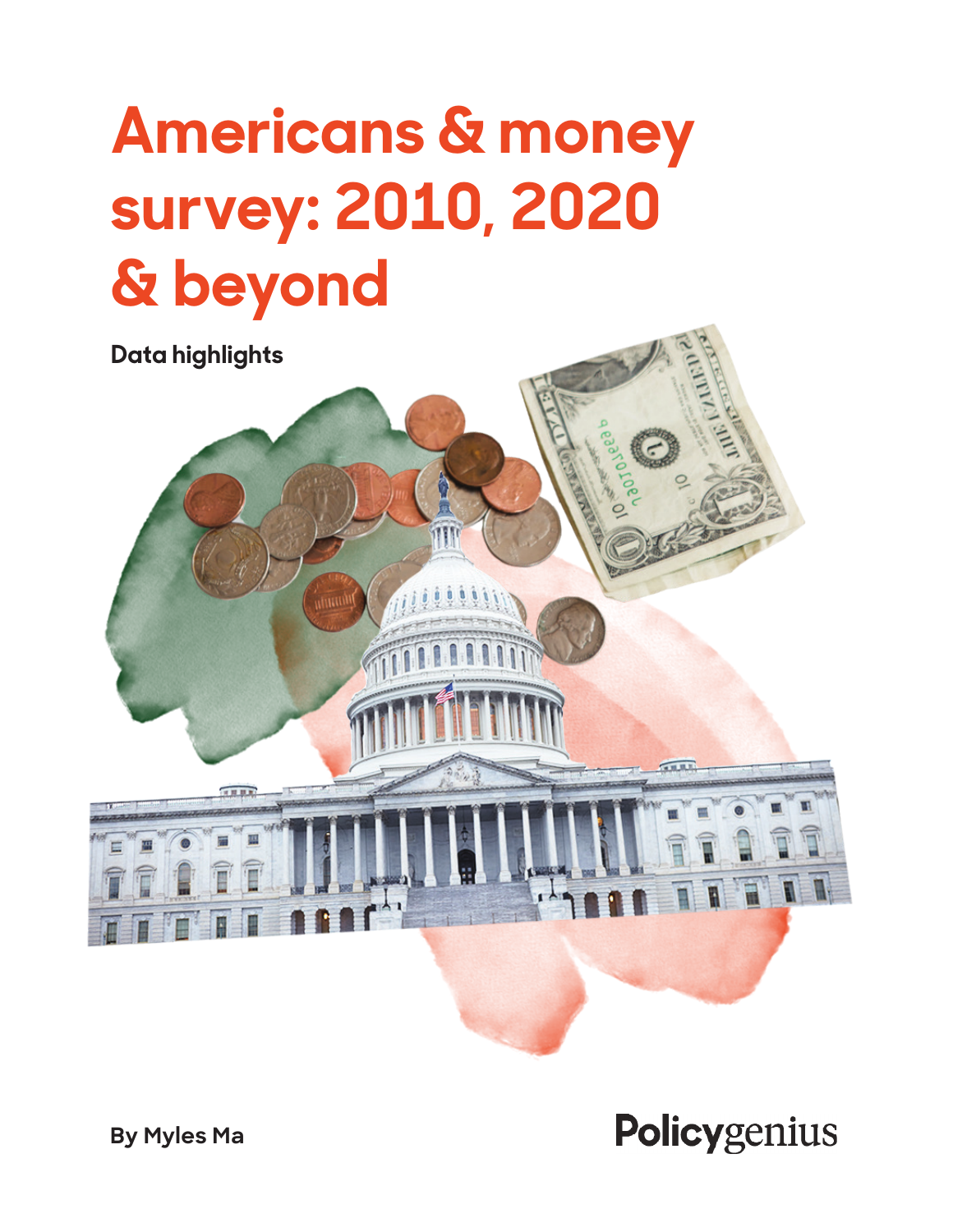#### **Introduction**

Debt remains the biggest concern for Americans going into the new decade, despite the rosy economic figures of the previous 10 years.

While many Americans say their personal finances have improved over the past decade, paying off debt is still their immediate concern over more aspirational goals like saving for retirement or buying a house.

The following findings are based on responses from a survey of a nationally representative sample of 1,514 adults in the U.S. conducted by Google Surveys from Dec. 7 through Dec. 9, 2019.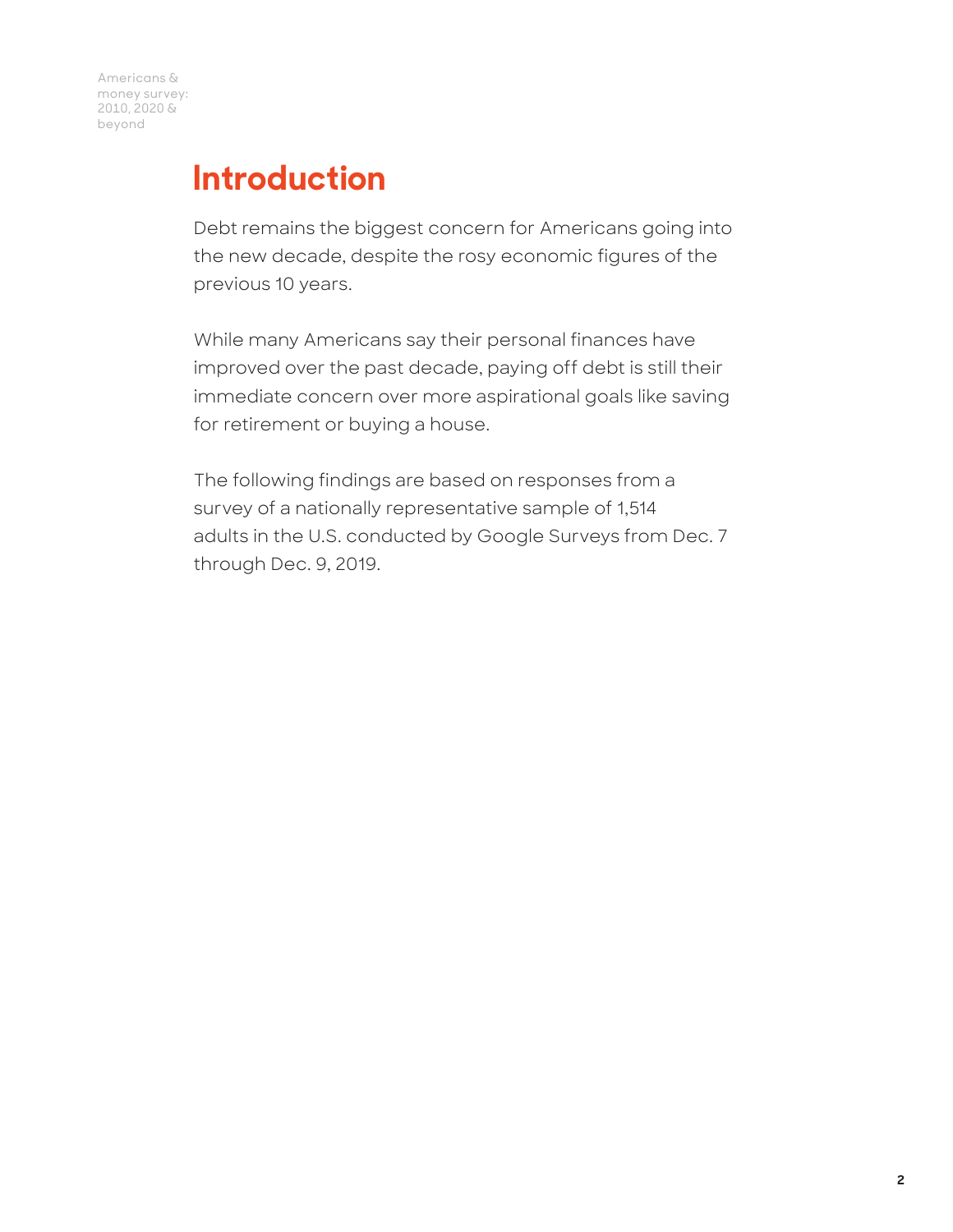## **How do you think your personal finances have changed over the past decade?**

First, the good news. Nearly half of Americans say their personal finances have improved over the past decade. It's easy to forget how dire the situation was in 2010, when according to the Bureau of Labor Statistics, the unemployment rate was close to 10%. These results suggest many people, though not all, have bounced back.



### **Which of the following is your biggest financial regret of the past decade?**

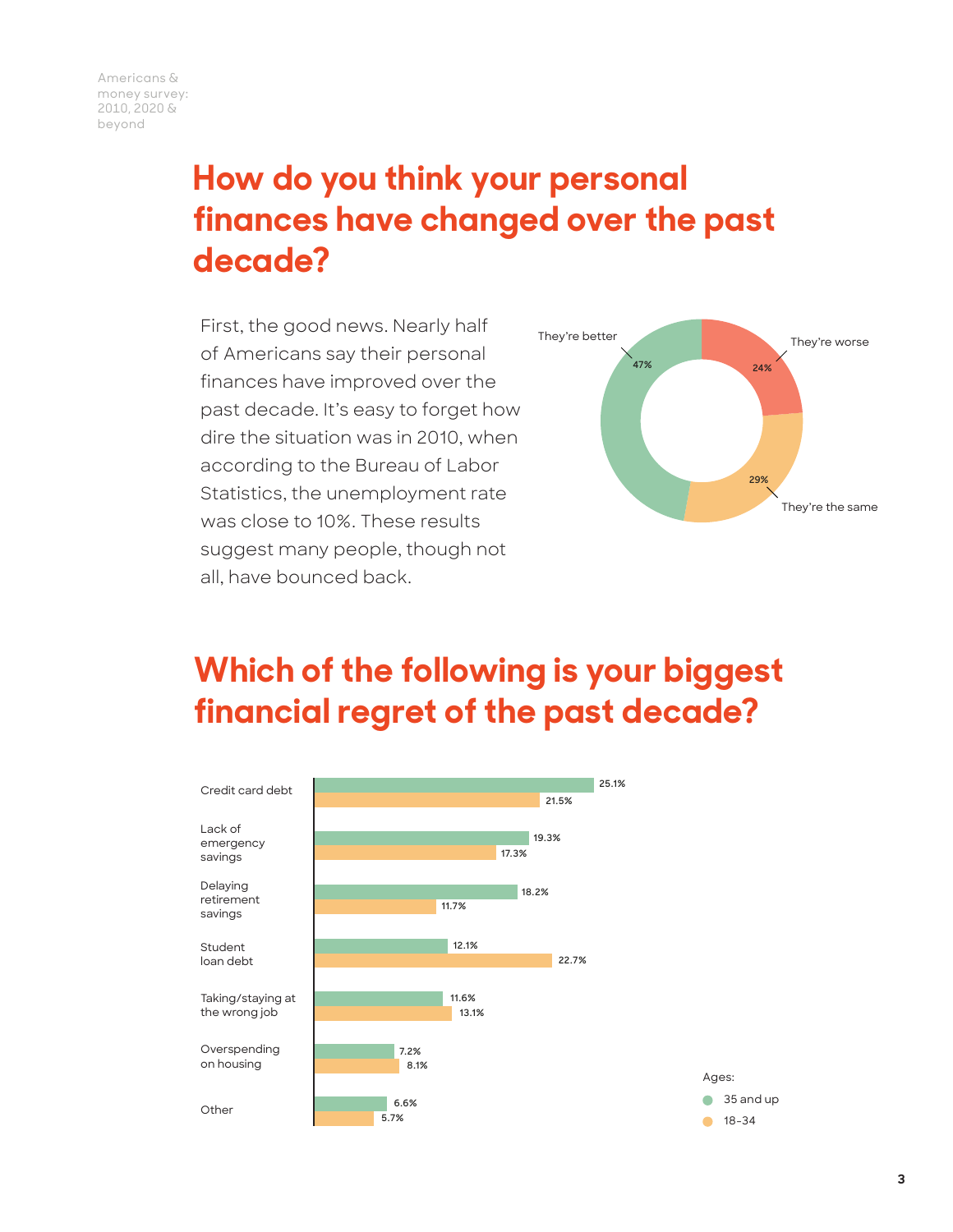## **What is your biggest financial goal for 2020?**



*Even for people who said their finances had improved, 31.1% said their top priority was paying down debt, over goals like saving for retirement or buying a house.*

Debt is a problem many people have yet to overcome. When respondents were asked what their financial goals were for 2020, debt was at the top of the list, regardless of whether or not their finances improved over the past decade.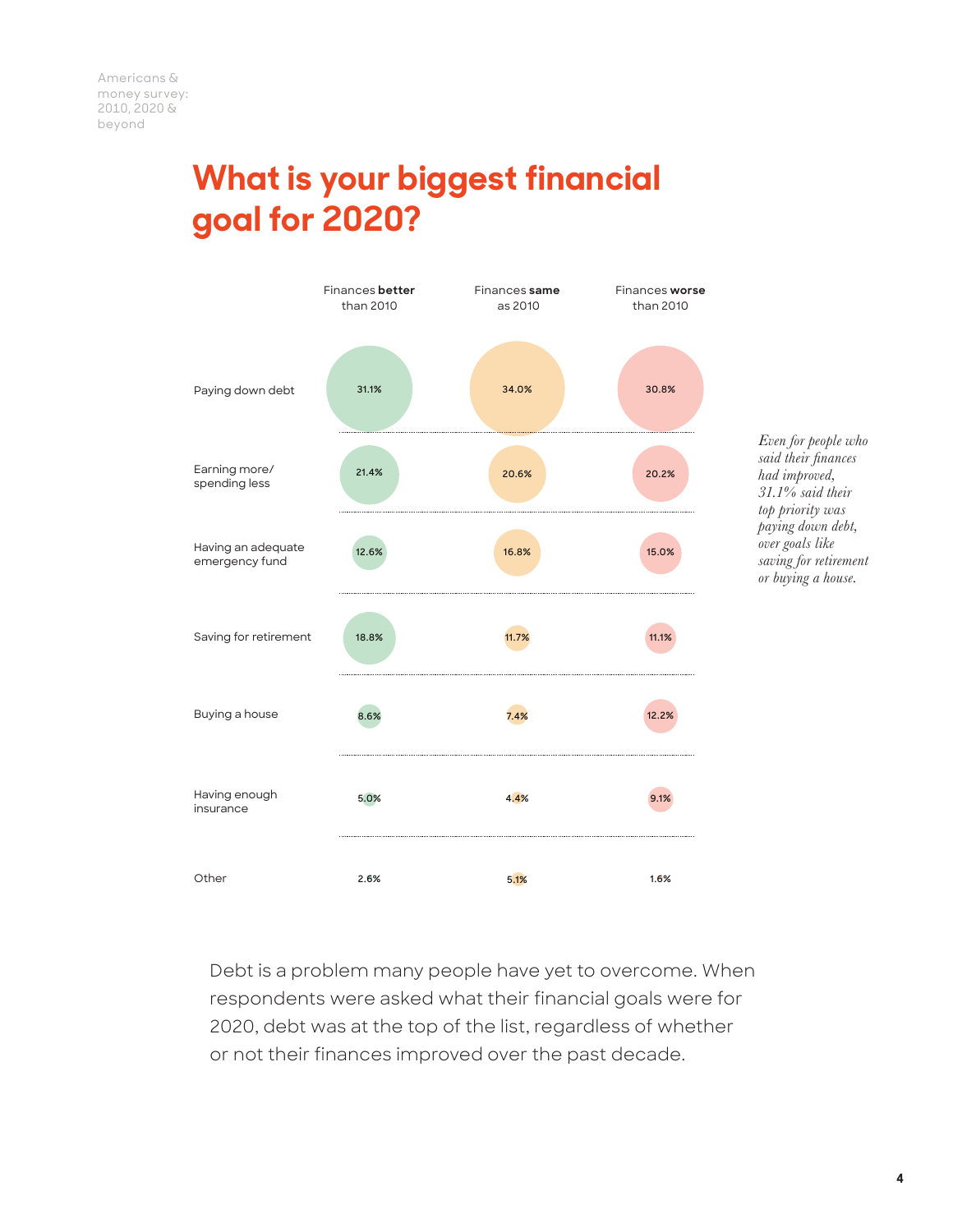#### **What is your biggest financial goal over the next decade (2020 to 2030)?**



The picture gets a little rosier over the long-term. When asked what their goals were for the coming decade, people who said their finances had improved since 2010 were most likely to say they wanted to save for retirement over the next 10 years.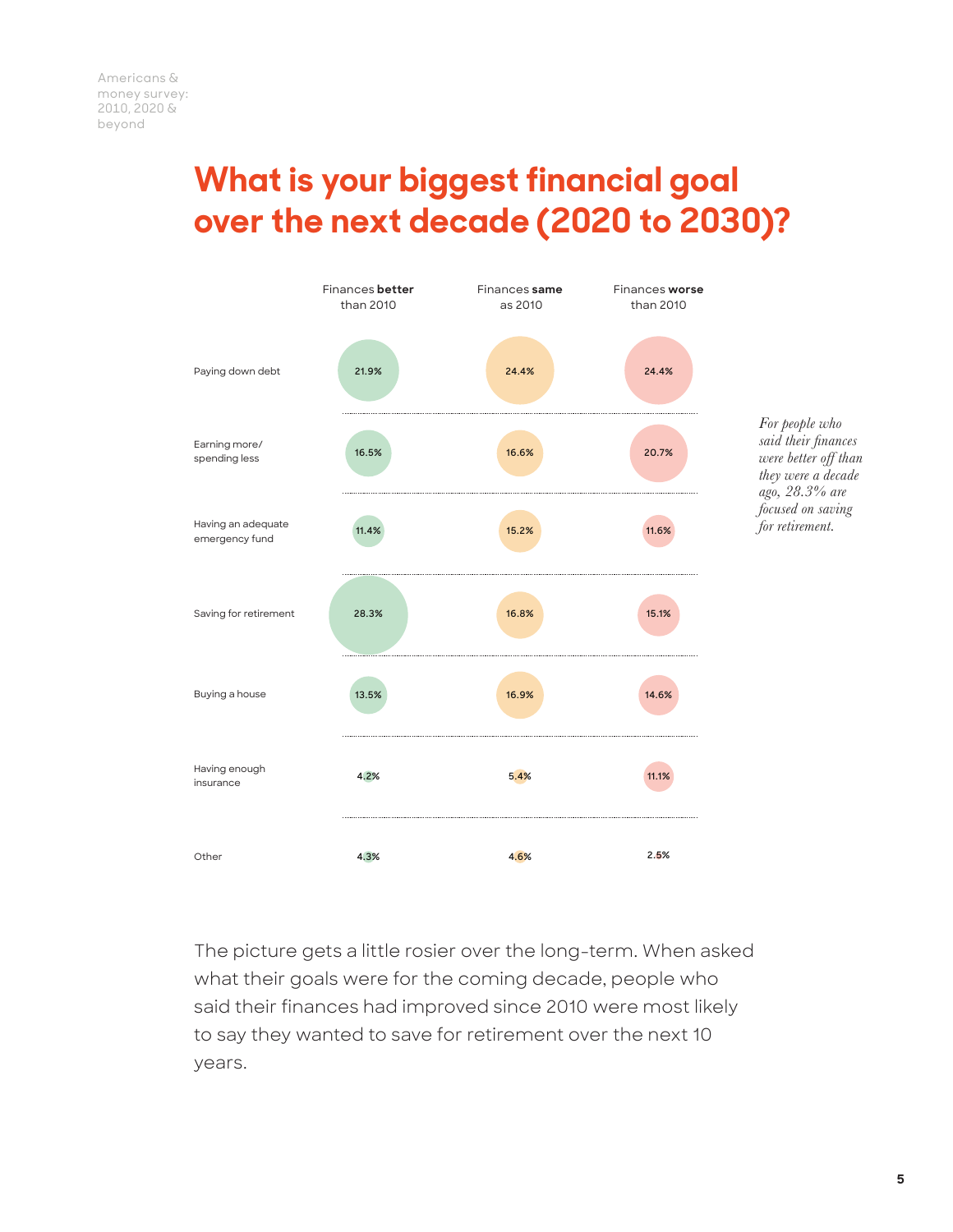## **Which of the following did you spend money on?**



Respondents were more likely to buy life insurance in 2019 than 2010, most likely because they gained dependents they wanted to financially protect.

Taken together, people were more likely to pay for financial help in the form of tax software, a financial adviser, credit monitoring or a budgeting app (38.1%), than they were to pay for a streaming service in 2019 (28.4%).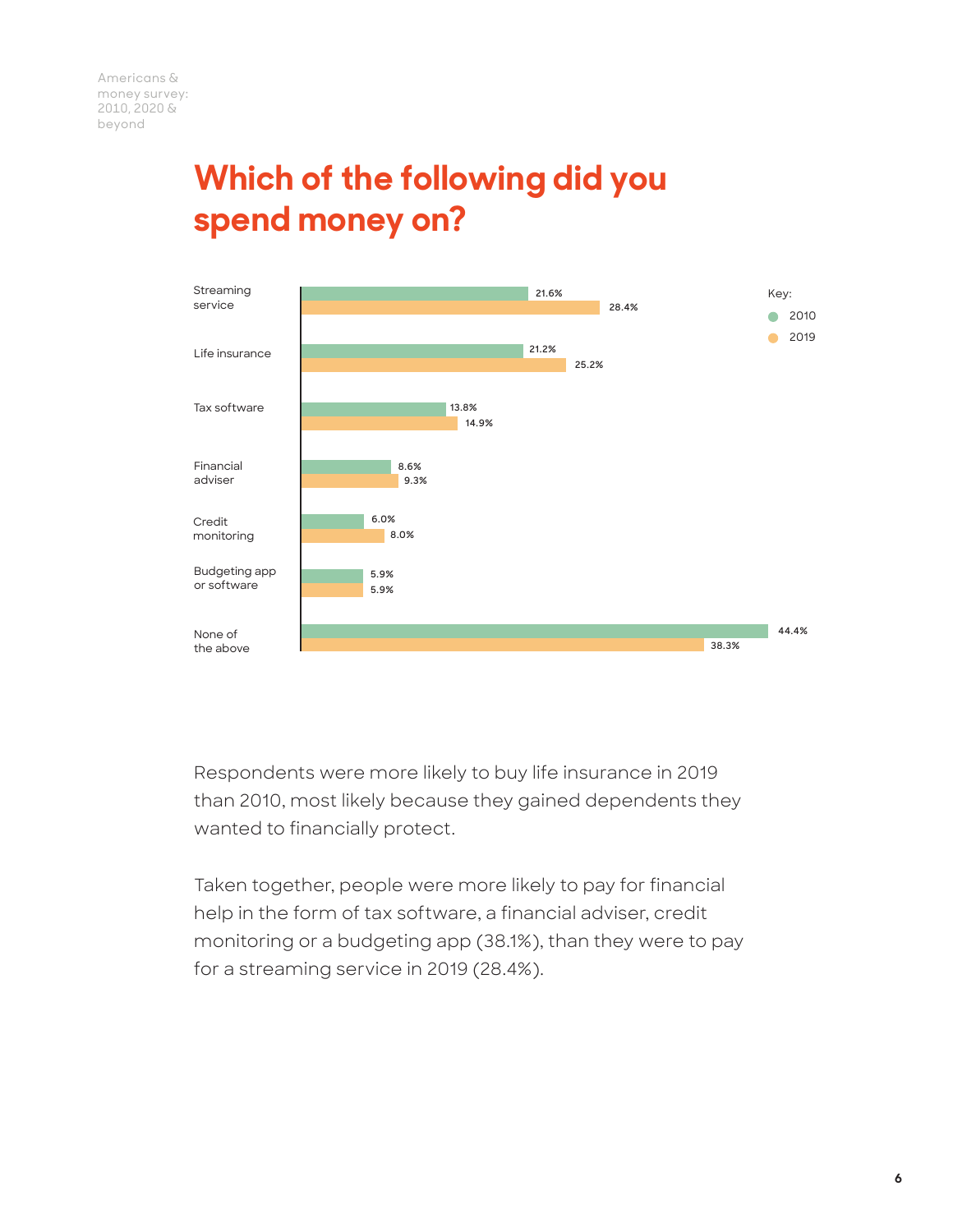## **Which of the following money innovations do you hope to see in 2030?**



The survey asked what financial innovations people hoped to see develop over the next decade. The responses indicate people want their taxes to be simpler and that they're less enthused about big tech entering the banking sector. Just 6% of respondents named "Tech giants replace your bank" as the money innovation they hoped to see in 2030, a significantly smaller percentage than arguably more disruptive ideas, like the return of the gold standard or universal cryptocurrency.